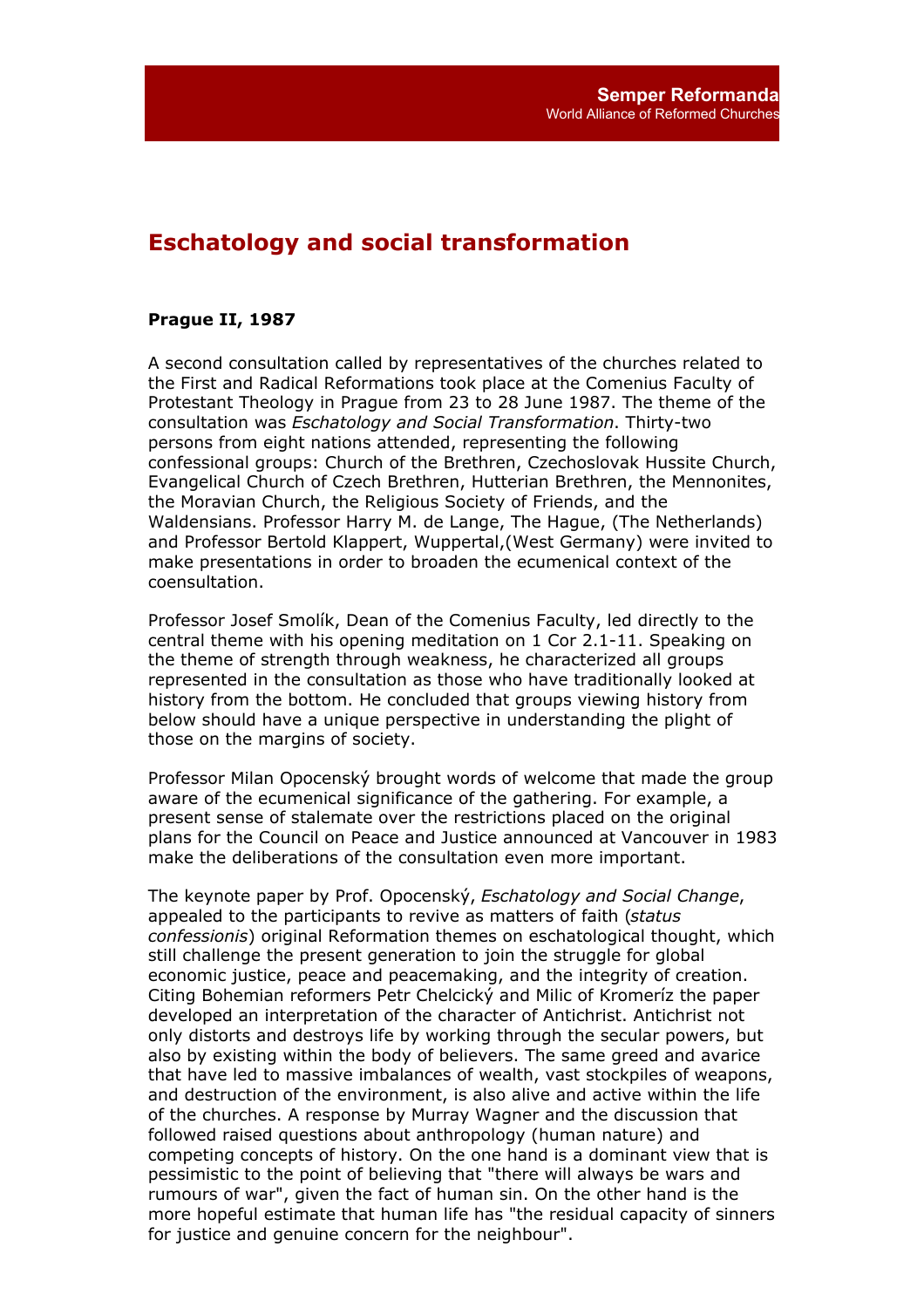Group opinions ranged from a tragic view of human nature caught in the brokenness of sin to a hopeful view for human prospects in the eschatological conviction that the kingdom already reigns among those who see the signs of God's grace. Professor Opocenský's reply stayed within the assertion of his paper. "In spite of our sinfulness and fragility, in spite of demonic powers which are at work in the world, we are called upon to change the world. We are considered worthy of becoming God's co-workers in the process of the humanization of this world."

1>Professor Amadeo Molnár opened the day on Thursday with a meditation on Num 20.21-31, the story of Balaam's ass. Using an exegesis by Jan Hus, for a sermon prepared for the very time he was forbidden to preach, Professor Molnár encouraged the group to be ready to hear witnesses to the truth in unexpected voices.

Professor Marlin Miller's paper, *The Church in the World as the Community of the Kingdom*, distinguished between types of eschatological belief that informed various 16th century Anabaptist groups. The influence of eschatology can be seen in the "explicit" engagement of militants to change an oppressive order and institute a new order through direct action, including violence. Eschatological impulses also can be detected in the practice of the Anabaptists who located God's transforming activity primarily in the community of committed believers in the world. These Anabaptist groups represent an "implicit" engagement for social transformation through the existence, witness, and nonviolent service of the Christian community as a sign of the kingdom in the midst of the world. Professor Paolo Ricca's response spoke directly to the distinction between "implicit" and "explicit" forms of protest by distinguishing between two types of social alienation. One form has made us quit history and separate, i.e. to withdraw from the world, not to stand against it but for it, as an exemplary community. A second type sacralizes history in a militant attempt to replace the powers with a new Christian order.

Participants questioned whether either form of protest is a fitting response to Reformation eschatologies. Does social transformation require that the church be more than a model? Ricca argued that it must be more. Separation represents the primitivist motive of the First and Radical Reformations. However, social transformation is possible only if history is affirmed. Only if the church engages directly in political action can the challenge of the Second Reformation be answered. This means the church must "soil its hands" in the political arena of public power. Still, the two Reformations must not go their separate ways, sectarian communities in one direction, transforming churches in another. They must not mutually exclude each other. Instead, they must remain in constant conversation so that a more complete witness to the gospel might be made and mutual support might be extended to all Christians.

Professor Harry de Lange presented a paper taking up the theme of social transformation in terms of economic justice. Appealing to the biblical tradition of "jubilee", Professor de Lange issued a call for Christians to assume responsibility in restoring human relations broken by the sins of economic greed and exploitation. Continuing with the biblical witness, he contended that justice is not a mere set of rules but a way of living in covenant with God and the neighbour. Destructive to the human community and the entire structure of justice are the current trends in economic development that cause massive poverty, world-wide hunger, exhaustion and waste of natural resources, and exploitation of less-developed nations. Professor de Lange drew particular attention to the environmental deterioration that results from economic expansion. In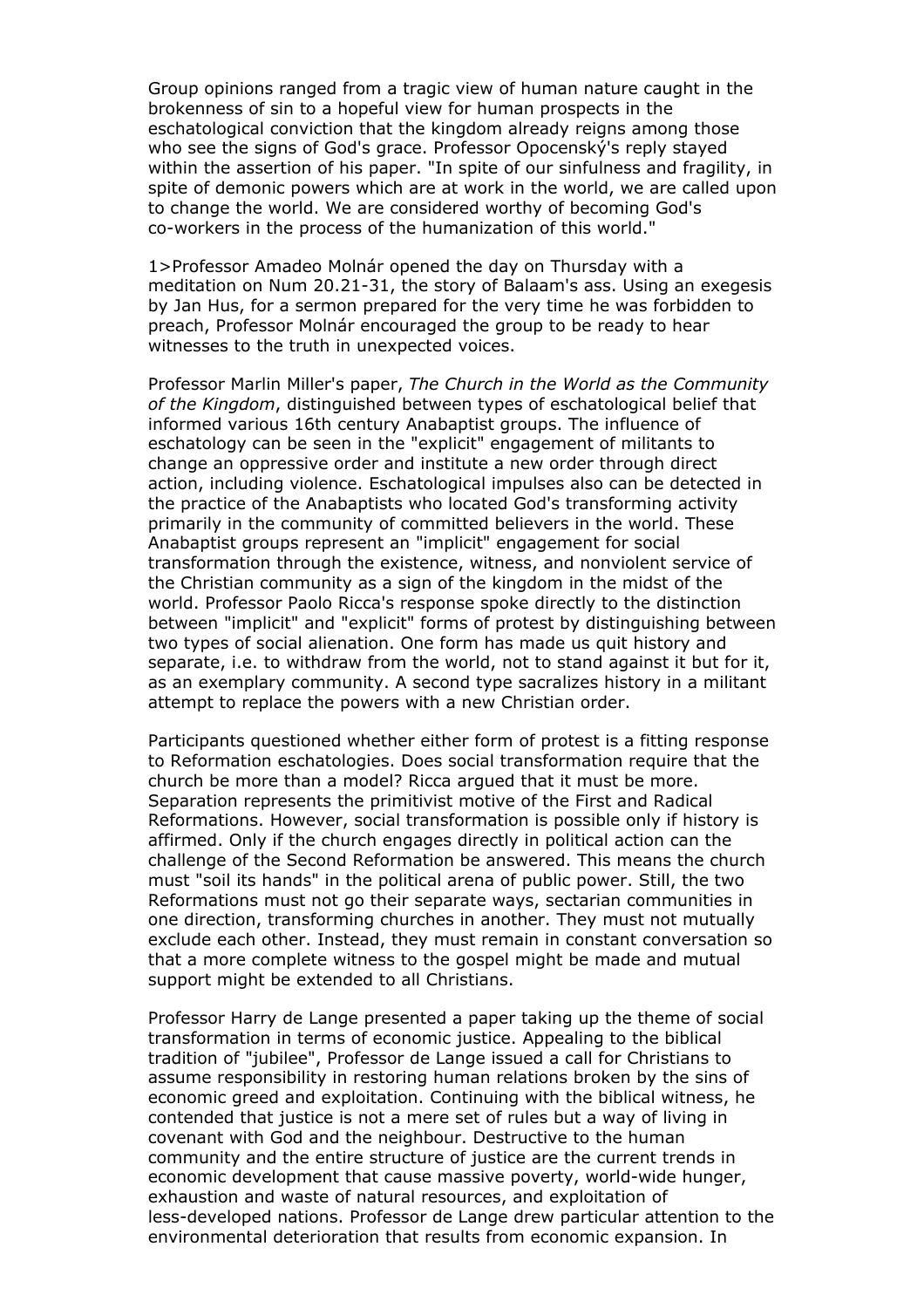exploring means to transform society, he cited a report by Dag Hammerskjöld recommending reduction of meat and oil consumption, more economic use of buildings, greater durability of consumer goods, and more limited use of private automobiles. He concluded by asserting that redistribution of power and wealth is not an act of charity, but a recognition of the rights of the poor and powerless. Underlining the direction of the entire paper was the economic wisdom of Mahatma Gandhi: "the earth provides enough to satisfy everyone's need, but not everyone's greed." The response by Wolfgang Harms largely supported the main points of this paper by adding a point of substantiation. He reaffirmed the theological position of Professor de Lange by stressing that we urgently need to consider ways that can help restore relationships broken by economic injustices.

Pastor Jindrich Halama, Jr opened the Friday sessions with a meditation on Rev 14.1-3. From his own experience, he told how he gradually adjusted to the noise of howling dogs, just as we can become deaf to the cries of millions whose suffering comes as judgment upon us.

The following discussion on economics began with an attempt to spell out the boundaries of "sufficiency". That proved difficult for the world context, but attention was drawn to the suggestion made by a group of economists in The Netherlands that minimum and maximum net income should be no greater than a ratio of one to three. Participants affirmed that the satisfaction of minimum human needs is declared by Jesus in Matthew 25 to belong to the criteria employed in the last judgment. The consultation group was also told that the fundamental issue is one of meeting basic human needs while also meeting basic security needs for all without the massive expenditures for arms that drain human and natural resources. Numerous voices then affirmed the suggestion that this group of representatives covenant together to seek, in the course of the next ten years, acceptance of the guideline that there be no more than a one to three income differential in our churches. Many supported this small step in order not to be overwhelmed by the world context. There was less readiness, however, to discuss the question of applying this guideline toward economic distribution, whether between our groups, or on a world level. Some consultation participants also restated the traditional position of several Radical Reformation groups that we do not control history, and that, in contrast to the Quakers, it was usually not our intent to achieve economic justice by exerting political influence on state authorities. In that context, Professor de Lange repeated his call that we do not shirk our political responsibility toward the Third World and all future generations.

Professor Klappert's presentation, *Peace, Nonviolence and Justice*, tried, by means of an examination of major 20<sup>th</sup> century Protestant voices -Bonhoeffer, Barth, Barmen Declaration (1934), the Darmstadter Wort (1947) - to demonstrate how the Second Reformation was beginning to draw on the insights of the First Reformation. He suggested that justification must be understood in the concept of the Exodus and must have a social dimension. But Professor Klappert also appealed to us to draw from Second Reformation insights, especially those illustrated in point five of Barmen, namely, that we assume a readiness for political mediation and social responsibility. This led the witnessing community (Brüderschaften) in the tradition of the Confessing Church to make a strong commitment to nuclear pacifism in post-war Germany. The speaker accepted the integrity and validity of the historic peace church position, but he called for cooperation and mutual respect between those Christians engaged in political responsibilities and those who take a more separatist stance. Both wings of the Reformation have to understand each other as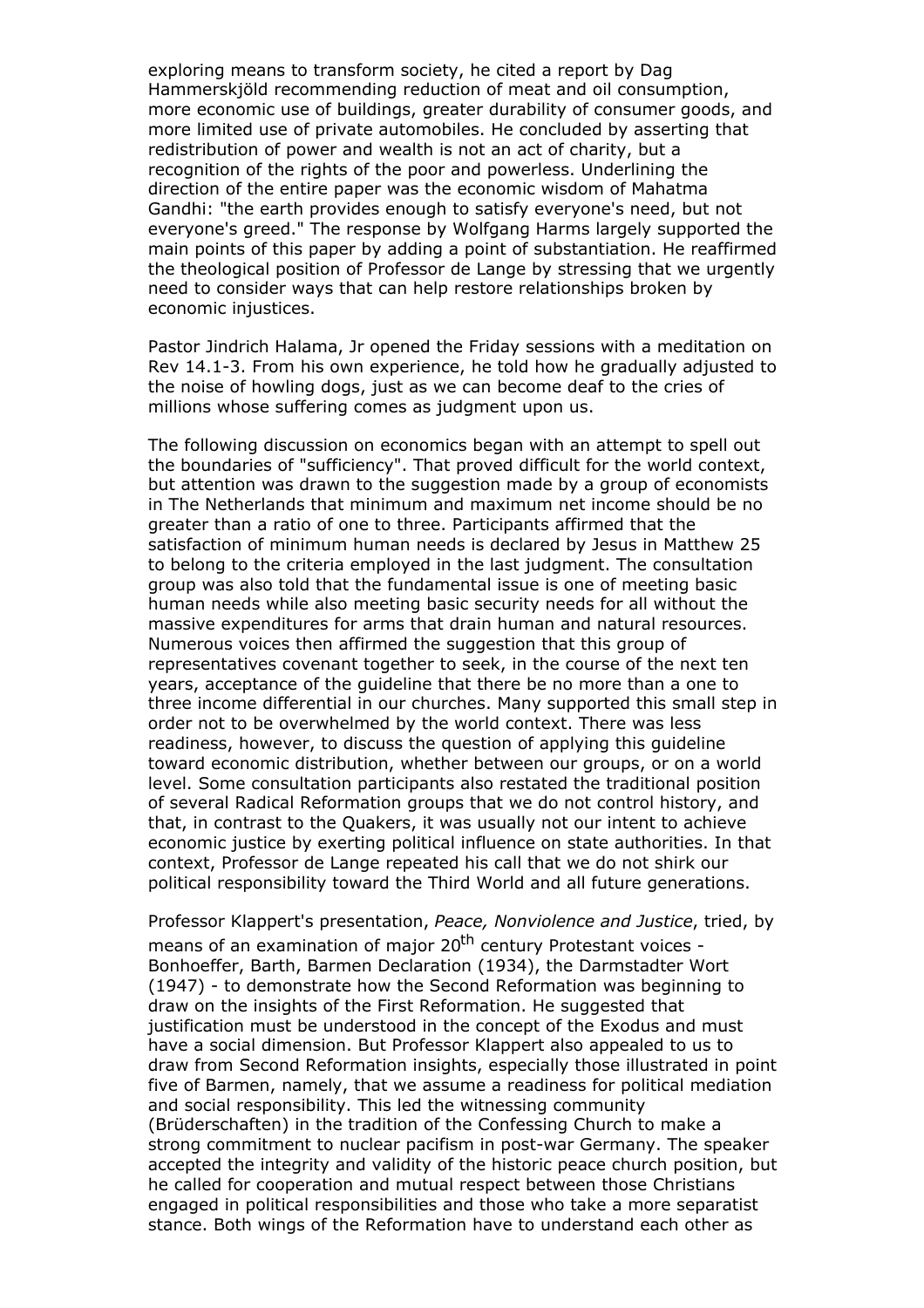necessary parts of the one body of Jesus Christ in their respective historical contexts.

The subsequent round of discussions began to identify numerous points of difference that need to be acknowledged and understood if dialogue between the First and Second Reformation is to be promising for each. They included the observation that the term "First Reformation" was being used too loosely, that we are working with an ahistorical typology, that the "Second" or "Magisterial Reformation" took place within a Constantinian world-view and that the Reformers always retained a sense of responsibility for social structures by relying on physical power. Further questions drew attention to fundamental differences in understanding the church and the state, and it was noted that the Radical Reformation groups were not anti-statist in principle. The experiences of history cause these groups to ask what kinds of power are appropriate to a Christian community. While the Barmen and Darmstadt statements were spoken of with admiration, it was recognized that this wing of German Protestantism did not take over leadership after 1945 (Evangelische Kirche Deutschlands, EKD), but is still influential in witness communities with strong ecumenical involvement. The response of Hans Meier provided the reminder of a witnessing community that first acts to put its own fellowship under the discipline of Christian love, including economic equality, before it attempts to act as a conscience for the secular order.

From still another perspective, Professor Gerald Shenk presented a sociological analysis. The group heard a description of "grid and group factors" to account for the remarkable continuity of the small groups represented at the consultation. A key point was the observation that these First and Radical Reformation groups did not recognize the state as ultimate, but rather as a limited reality dependent on the assent and legitimation of the ruled. These groups have demonstrated greater interest in "church" and "society" as important categories. That is, the interest is in *social transformation*.

## **Some affirmations**

1. We affirm our desire to stay together and to grow together into a deeper and more committed fellowship.

2. We affirm that, having jointly returned to our roots, drawing on the experience of our respective communities throughout the centuries, we now intend to learn from our different stories. We believe they will become a continuing source of encouragement and inspiration for today and tomorrow.

3. We believe that our ultimate hope comes from Christ who has conquered. In the light of that hope and faith by which our ancestors in the First and Radical Reformations lived, we see that we cannot solve the present predicament of humankind through human effort.

4. We believe that the kingdom of God - the reign of peace, justice, and love - is already present in this world. True discipleship today calls us to bear witness to this reality.

5. We believe that the Holy Spirit moves us to see that God is already at work in history. Our eschatological hope prompts us to join God's action towards justice, freedom, and peace, knowing that God challenges every *status quo*.